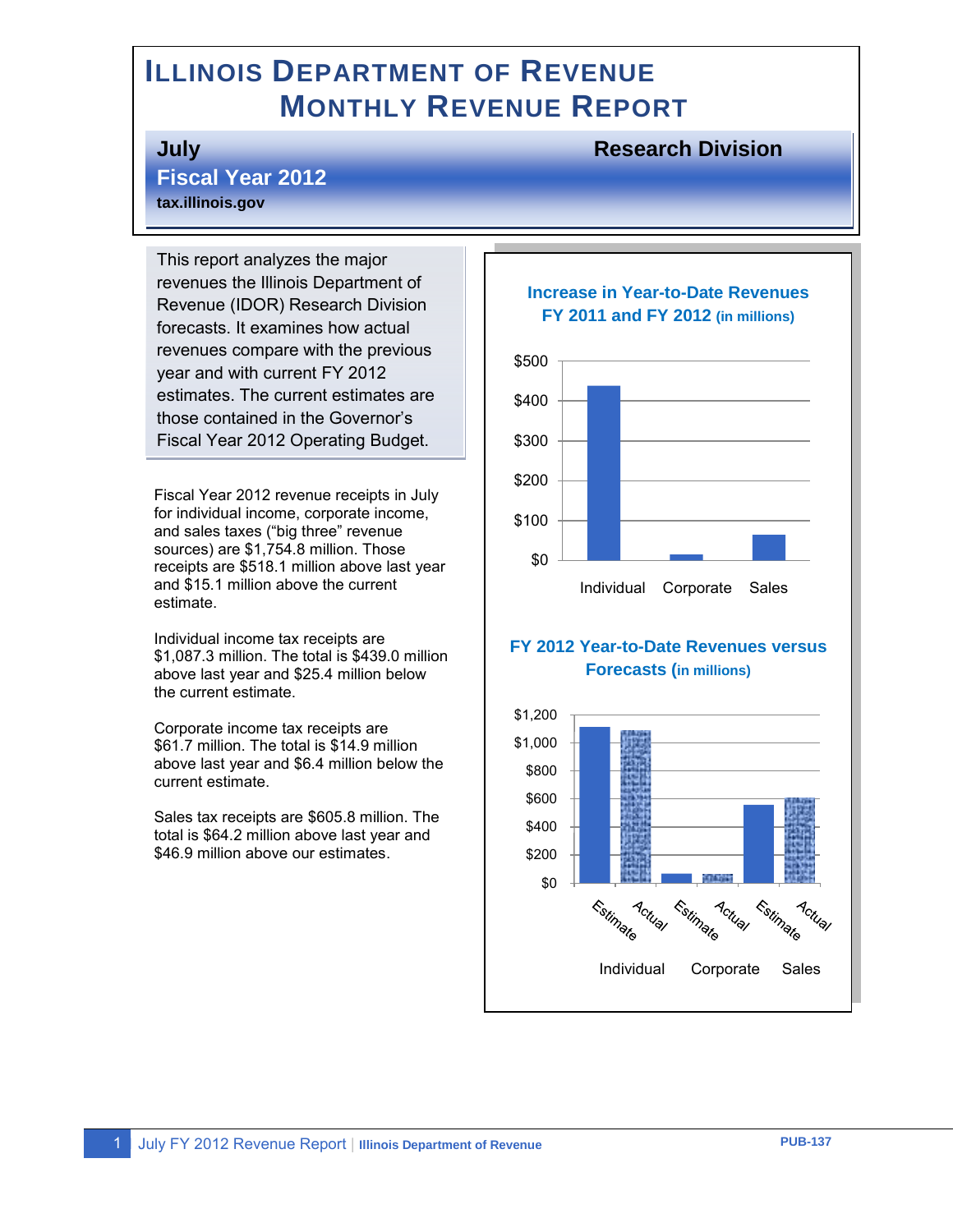# **BACKGROUND**

At the start of each fiscal year, we re-evaluate the revenue estimates we developed for the Governor's Operating Budget. We do this not only in light of what has happened since we produced the estimates more than six months ago, but also in light of current economic conditions and the latest forecasts. Fiscal year 2011 receipts generally performed better than or as expected. As recently as June, the consensus economic outlook was for a moderate but accelerating recovery. However, the economic outlook has become more pessimistic and more uncertain in recent weeks.

Gross Domestic Product data released in late July showed the U.S. economy grew by less than 1.0 percent in the first half of 2011, much less than previously expected. In June, personal consumption expenditures, which are the most important element of the U.S. economy, posted their largest month-to-month decline in nearly two years. Consumer confidence also fell in June, and although it improved slightly in July, the recent U.S. credit downgrade and stock market volatility portend another drop in August. Business confidence is not doing any better. Many businesses are concerned about growth and choosing to build up cash rather than invest. Overall, private consumption and investment appear less and less capable of sustaining the recovery.

Government, meanwhile, appears unable to pick up much, if any, slack. In terms of fiscal policy, budget problems at all levels of government are leading to reduced spending, and political support for additional federal fiscal stimulus has diminished among some politicians, as illustrated by the recent fight over raising the federal debt limit. Monetary policy, on the other hand, is limited with the federal funds rate already close to zero.<sup>1</sup> In any case, the economy needs more demand at this stage, not more liquidity.

Underscoring the recent shift in outlook, the June reading of the Federal Reserve's Leading Index for Illinois, a composite measure that predicts changes in economic conditions, was negative for the first time since October 2009. More time is needed to tell whether this is a blip or the beginning of a new downward trend.

As we begin to re-evaluate our revenue estimates, the key element is going to be more time. Current economic conditions are simply too unstable and uncertain to provide a sound basis for revised estimates. We therefore intend to monitor receipts and economic conditions through the first quarter of fiscal year 2012 before recommending any further revisions to the FY 2012 forecasts.

# **TECHNICAL NOTE**

Due to rounding of some receipt numbers, there may be some variations in the dollar and percentage amounts shown in report tables.

 1 In June 2011 the Federal Reserve Bank completed its second round of purchasing long-dated treasury securities –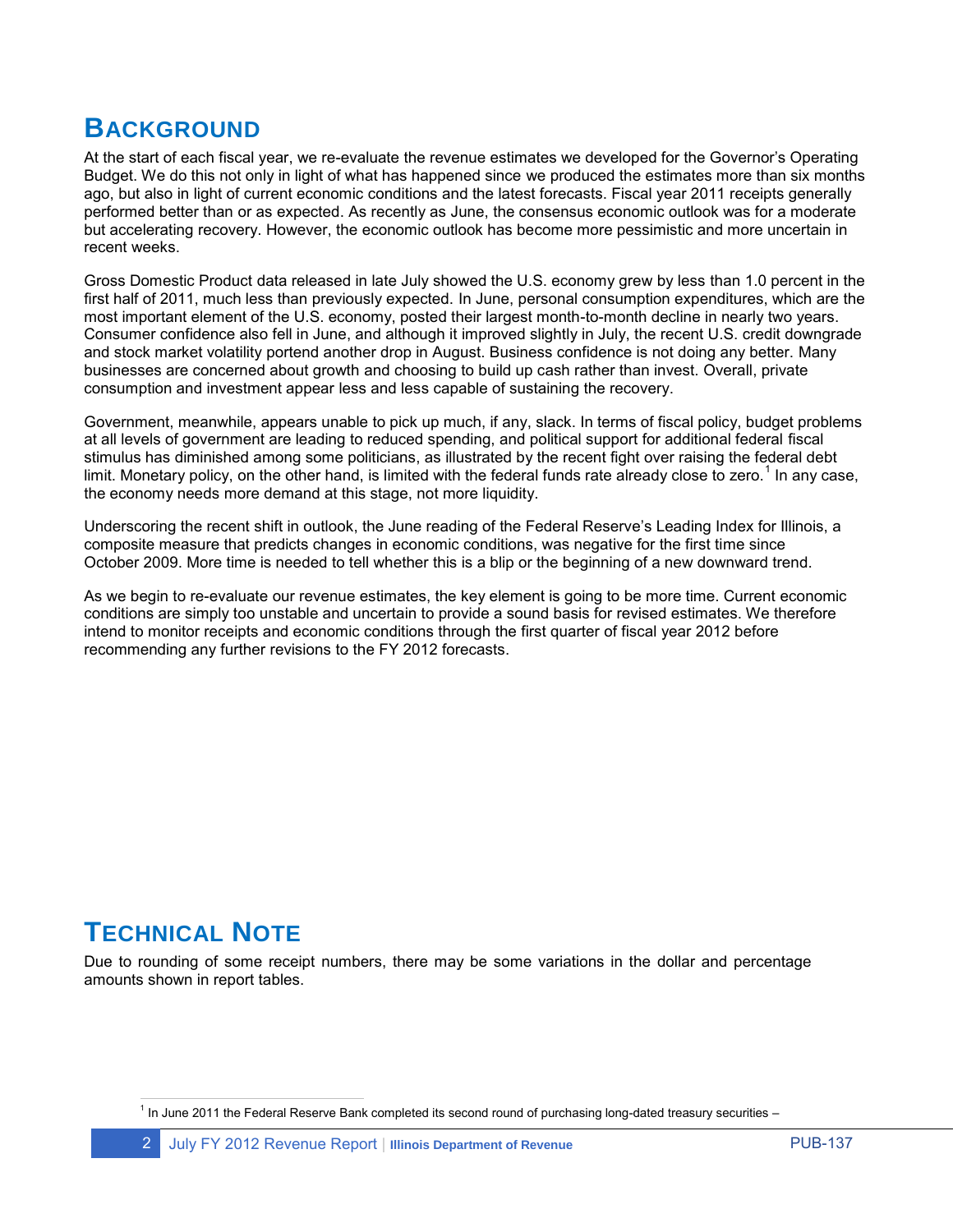## **Individual Income Tax (IIT)**

The recent tax rate increase explains most of the growth in July receipts.

For FY 2012, we expect to receive \$377.0 million in additional final payments due to the lag in January and February 2011's withholding payments associated with the 2011 tax increase. We also expect a \$260.0 million reduction due to the impact of not decoupling from federal bonus depreciation. We anticipate

| Year-to-Date (\$ millions) |                 |               |              |  |  |  |
|----------------------------|-----------------|---------------|--------------|--|--|--|
| Actual                     | <b>Estimate</b> | \$ Difference | % Difference |  |  |  |
| \$1,087.3                  | \$1,112.7       | $$-25.4$      | $-2.3%$      |  |  |  |
| FY 2011                    | FY 2012         | \$ Difference | % Difference |  |  |  |
| \$648.3                    | \$1,087.3       | \$439.0       | 67.7%        |  |  |  |

both these phenomena will be reflected in receipts associated with the 2011 tax return filed in April.

These factors cause an upward revision in the FY 2012 forecast from \$16,389.0 million to \$16,506.0 million.

| <b>Components Year-to-Date (\$ millions)</b> |           |                 |               |              |  |  |
|----------------------------------------------|-----------|-----------------|---------------|--------------|--|--|
|                                              | Actual    | <b>Estimate</b> | \$ Difference | % Difference |  |  |
| Withholding                                  | \$1,026.3 | \$1,076.0       | $-$ \$49.7    | $-4.6\%$     |  |  |
| Estimated and final                          | \$61.0    | \$36.7          | \$24.3        | 66.2%        |  |  |
| Total                                        | \$1,087.3 | \$1,112.7       | $-$ \$25.4    | $-2.3%$      |  |  |

*\* Payment totals match the Comptroller's receipts. Withholding, estimated and final payments are derived from IDOR collection data and in-transit fund data***.**

In forecasting FY 2012 withholding receipts back in November, we assumed a relatively conservative economic outlook for the state labor market. After obtaining input from economists at the Illinois Department of Employment Security (IDES), we forecast a 3.2 percent growth in FY 2012 wages and salaries. This was in contrast to the 3.9 percent growth forecast by IHS Global Insight (IHS) at that time.<sup>2</sup> A 3.2 percent wage and salary forecast led us to forecast a 2.3 percent growth in withholdings for FY 2012.

IDES economists have since improved their outlook of the Illinois labor market. Based on their data, we were relatively confident up until July that wages and salaries would grow at a higher rate than we anticipated in November 2010. The more recent employment forecasts suggest wages and salaries may grow at 4.0 percent in FY 2012; this compares to the current IHS forecast of 4.2 percent.  $3$ 

The outlook for variables relevant to forecasting non-withholding has also improved. In November, IHS forecasted that dividends, interest, and rents would decline by 1 percent in FY 2012. IHS now forecasts dividends, interest, and rents to grow at 6 percent.<sup>4</sup>

However, given the recent increased turmoil in the international and national economic environment, we consider it prudent to wait for additional economic data before considering whether a revision of our IIT forecast for FY 2012 is necessary. After the first quarter of FY 2012, when we will have received the first estimated payment of the fiscal year, we will review the FY 2012 IIT estimate.

 2 IHS Global Insight, November 2010 data release.

 $3$  IHS Global Insight, July 2011 data release.

<sup>4</sup> IHS Global Insight, July 2011 data release.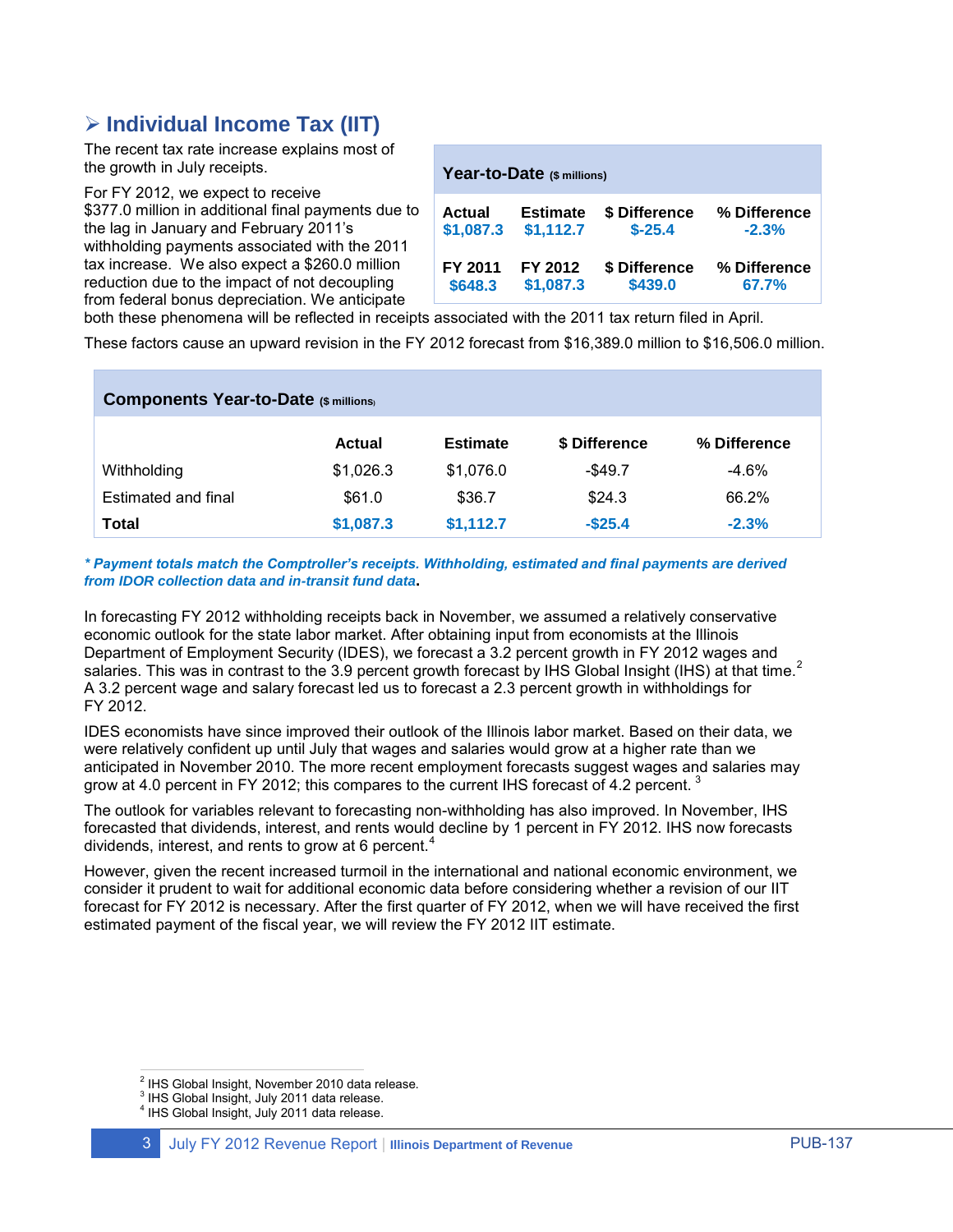### **Corporate income tax (CIT)**

FY 2011 receipts came in at \$2,287.7 million, which was within \$1 million of our estimate.

Our FY 2012 forecast is higher at \$2,853.0 million. This total is comprised of:

- \$2,000.0 million of baseline revenue  $\bullet$
- \$917.0 million associated with the 2011 tax rate increase
- \$275.0 million associated with Net Operating Loss Suspension

| Year-to-Date (\$ millions) |                 |               |              |  |  |
|----------------------------|-----------------|---------------|--------------|--|--|
| Actual                     | <b>Estimate</b> | \$ Difference | % Difference |  |  |
| \$61.7                     | \$68.1          | $-$6.4$       | $-9.4%$      |  |  |
| FY 2011                    | FY 2012         | \$ Difference | % Difference |  |  |
| \$46.8                     | \$61.7          | \$14.9        | 31.8%        |  |  |

- \$310.0 million reduction associated with not decoupling from the federal bonus depreciation
- \$29 million in depressed revenue associated with the FY 2011 amnesty program.

Given that FY 2011 CIT performance met our expectations (and that we developed the FY 2012 forecast using conservative assumptions), we are not recommending any revision at this time.

#### **Sales**

State sales and use tax receipts for July posted strong growth compared to both last July and the Year-to-Date estimate.

The outlook for consumer spending has deteriorated over the last few weeks. As mentioned in the introduction, personal consumption expenditures in June posted their largest month-to-month decline in nearly two years and consumer confidence continues to struggle. Reflecting the mounting uncertainty and pessimism, forecasts for Illinois

| Year-to-Date (\$ millions) |                 |               |              |  |  |
|----------------------------|-----------------|---------------|--------------|--|--|
| Actual                     | <b>Estimate</b> | \$ Difference | % Difference |  |  |
| \$605.8                    | \$558.9         | \$46.9        | 8.4%         |  |  |
| FY 2011                    | FY 2012         | \$ Difference | % Difference |  |  |
| \$541.6                    | \$605.8         | \$64.2        | 11.8%        |  |  |

retail sales have been revised downward by major forecasting houses each month since April 2011. We expect additional downward revisions in coming months.

When we revisit our FY 2012 estimates at the end of the first quarter, sales tax estimates will be revised to reflect FY 2011's higher than anticipated total receipts.

| Year-to-Date (\$ millions)<br>*Estimated. IDOR does not have actual motor fuel sales tax data. |         |         |               |              |  |  |
|------------------------------------------------------------------------------------------------|---------|---------|---------------|--------------|--|--|
|                                                                                                | FY 2011 | FY 2012 | \$ Difference | % Difference |  |  |
| <b>Vehicles</b>                                                                                | \$76.0  | \$76.6  | \$0.6         | 0.8%         |  |  |
| Motor fuel*                                                                                    | \$53.4  | \$74.4  | \$21.0        | 39.3%        |  |  |
| All else                                                                                       | \$412.3 | \$454.8 | \$42.6        | 10.3%        |  |  |
|                                                                                                | \$541.6 | \$605.8 | \$64.2        | 11.8%        |  |  |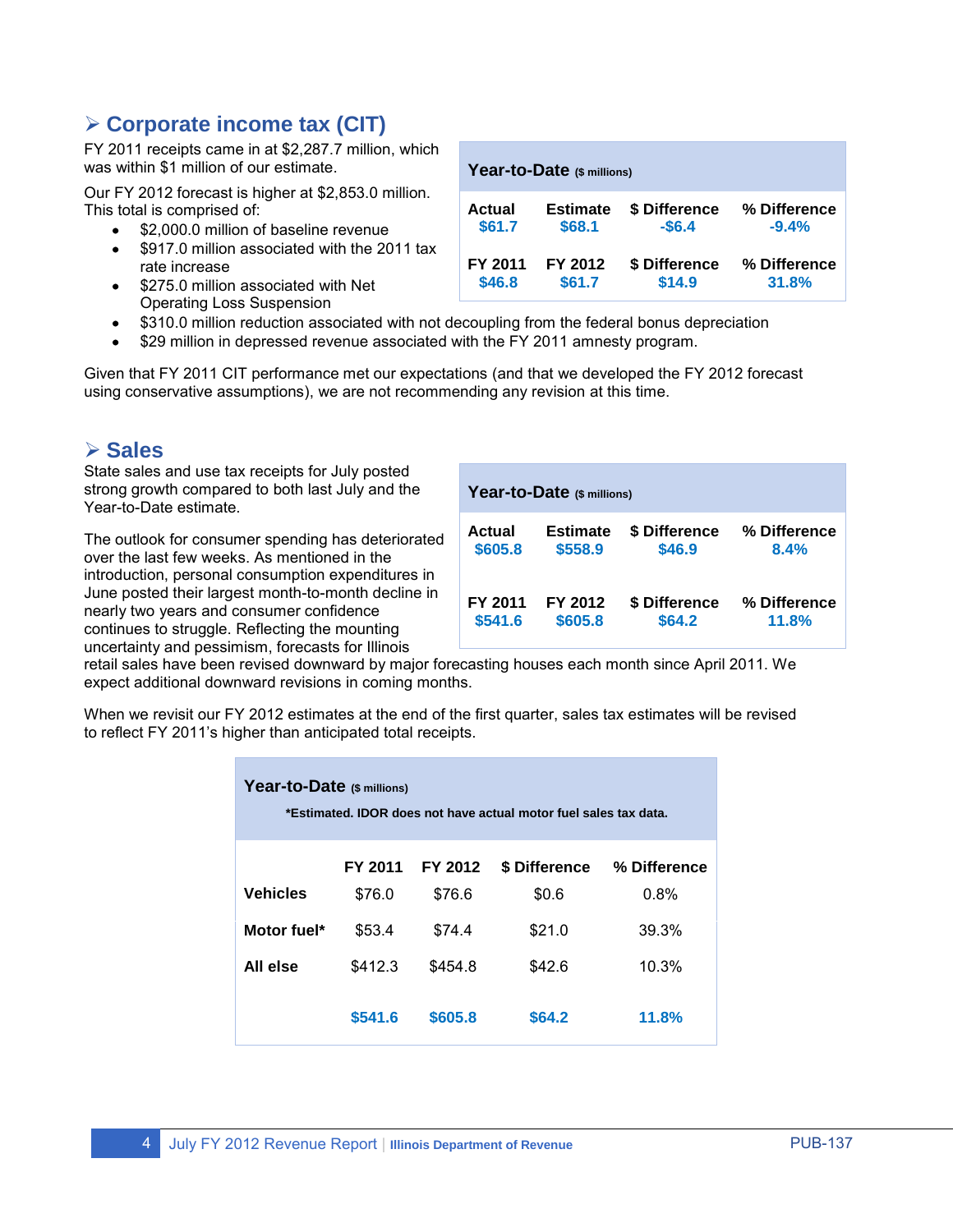### **Estate Tax**

The Illinois Estate Tax was not in effect from January 1, 2010 through December 31, 2010. It was reinstated on January 1, 2011. There is a nine-month lag between the death of the decedent and when the estate tax return and tax is due. Illinois Estate Tax revenues are expected to return to normal by November 2011.

| Year-to-Date (\$ millions) |                 |               |              |  |  |  |
|----------------------------|-----------------|---------------|--------------|--|--|--|
| Actual                     | <b>Estimate</b> | \$ Difference | % Difference |  |  |  |
| \$1.8                      | \$1.9           | $-$0.1$       | $-6.5%$      |  |  |  |
| FY 2011                    | FY 2012         | \$ Difference | % Difference |  |  |  |
| \$23.9                     | \$1.8           | $-$ \$22.1    | $-92.5%$     |  |  |  |

### **Tobacco Products Tax**

#### *Long Term Care Fund*

July receipts exceeded our forecast and last year's July receipts, but the variation is within the margin of error.

| Year-to-Date (\$ millions) |                 |               |              |  |  |
|----------------------------|-----------------|---------------|--------------|--|--|
| Actual                     | <b>Estimate</b> | \$ Difference | % Difference |  |  |
| \$2.7                      | \$2.0           | \$0.7         | 33.5%        |  |  |
| FY 2011                    | FY 2012         | \$ Difference | % Difference |  |  |
| \$2.3                      | \$2.7           | \$0.4         | 16.0%        |  |  |

## **Cigarette Taxes**

July's decline in receipts is most likely attributable to distributors using their accumulated inventory of stamps. We expect receipts to return to normal in the coming months.

| Year-to-Date (\$ millions) |                         |                           | *Includes the General Revenue Fund |                          |
|----------------------------|-------------------------|---------------------------|------------------------------------|--------------------------|
| All Funds*                 | <b>Actual</b><br>\$34.5 | <b>Estimate</b><br>\$51.3 | <b>\$ Difference</b><br>$-$16.8$   | % Difference<br>$-32.7%$ |
| General Revenue Fund       | \$29.2                  | \$29.6                    | $-$0.4$                            | $-1.3%$                  |
| All Funds*                 | FY 2011<br>\$42.7       | FY 2012<br>\$34.5         | <b>\$ Difference</b><br>$-58.2$    | % Difference<br>$-19.3%$ |
| General Revenue Fund       | \$29.2                  | \$29.2                    | \$0.0                              | 0.0%                     |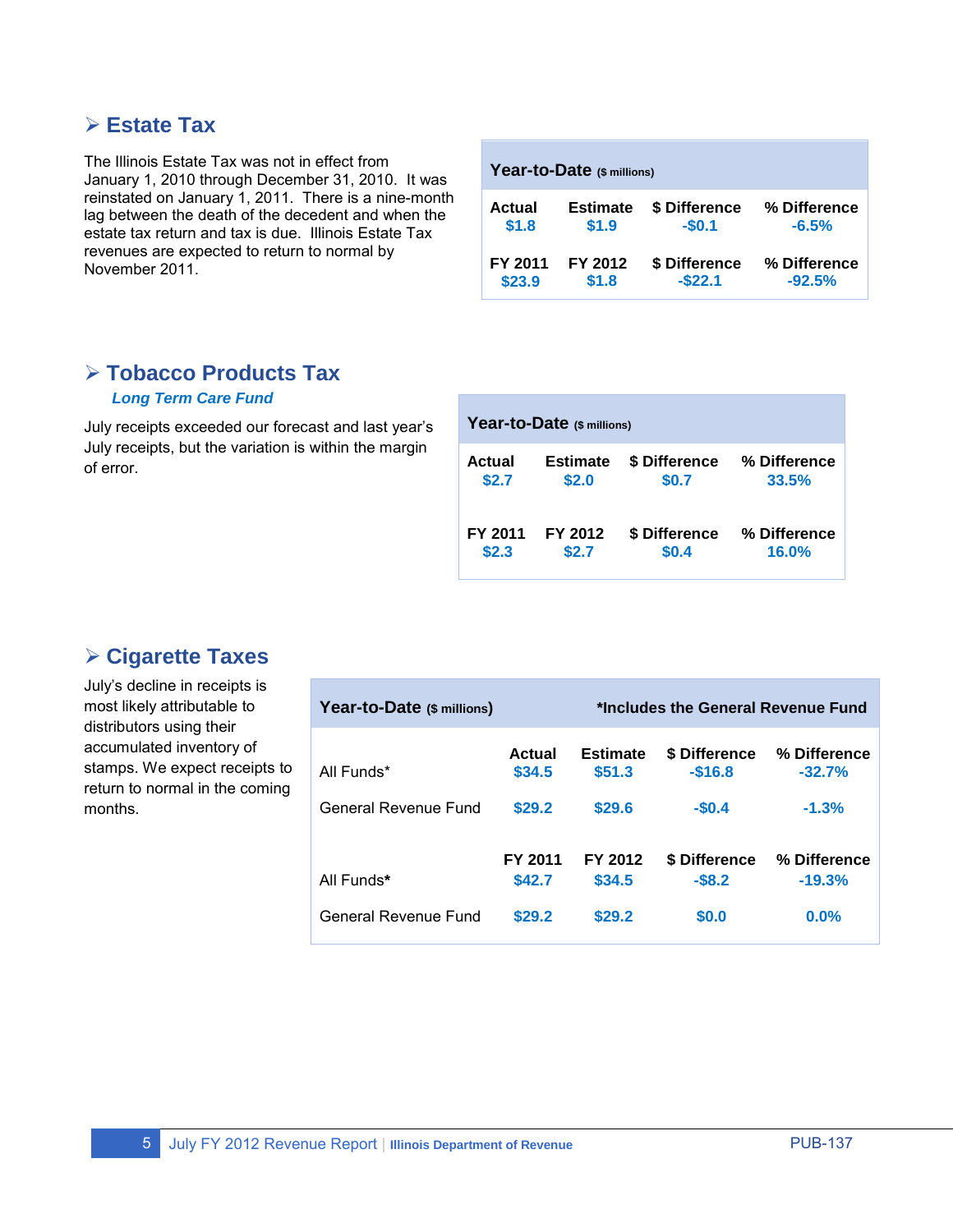## **Liquor Tax**

Receipts are up slightly compared to the same period last fiscal year and the Year-to-Date estimate.

| Year-to-Date (\$ millions) |                   | *Includes the General Revenue Fund |                               |                      |
|----------------------------|-------------------|------------------------------------|-------------------------------|----------------------|
| All Funds*                 | Actual<br>\$30.0  | <b>Estimate</b><br>\$28.1          | <b>\$ Difference</b><br>\$1.9 | % Difference<br>6.7% |
| General Revenue Fund       | \$17.7            | \$16.8                             | \$0.9                         | 5.3%                 |
| All Funds*                 | FY 2011<br>\$29.6 | FY 2012<br>\$30.0                  | <b>\$ Difference</b><br>\$0.3 | % Difference<br>1.1% |
| General Revenue Fund       | \$17.5            | \$17.7                             | \$0.2                         | 1.1%                 |

## **Hotel Operator's Occupation Tax (HOOT)**

Receipts were strong this month and well within reasonable range of our forecast.

Monthly receipts have been increasing at an average rate of 1.1 percent for the last year. This is slightly better than the average 0.7 percent growth experienced between the previous two recessions.

| Year-to-Date (\$ millions) |                   | *Includes the General Revenue Fund |                        |                       |
|----------------------------|-------------------|------------------------------------|------------------------|-----------------------|
| All Funds*                 | Actual<br>\$21.7  | <b>Estimate</b><br>\$19.2          | \$ Difference<br>\$2.5 | % Difference<br>13.1% |
| General Revenue Fund       | \$3.6             | \$2.7                              | \$0.9                  | 34.7%                 |
| All Funds*                 | FY 2011<br>\$17.7 | FY 2012<br>\$21.7                  | \$ Difference<br>\$4.0 | % Difference<br>22.4% |
| General Revenue Fund       | \$1.9             | \$3.6                              | \$1.7                  | 92.2%                 |

# **HOOT Trend**

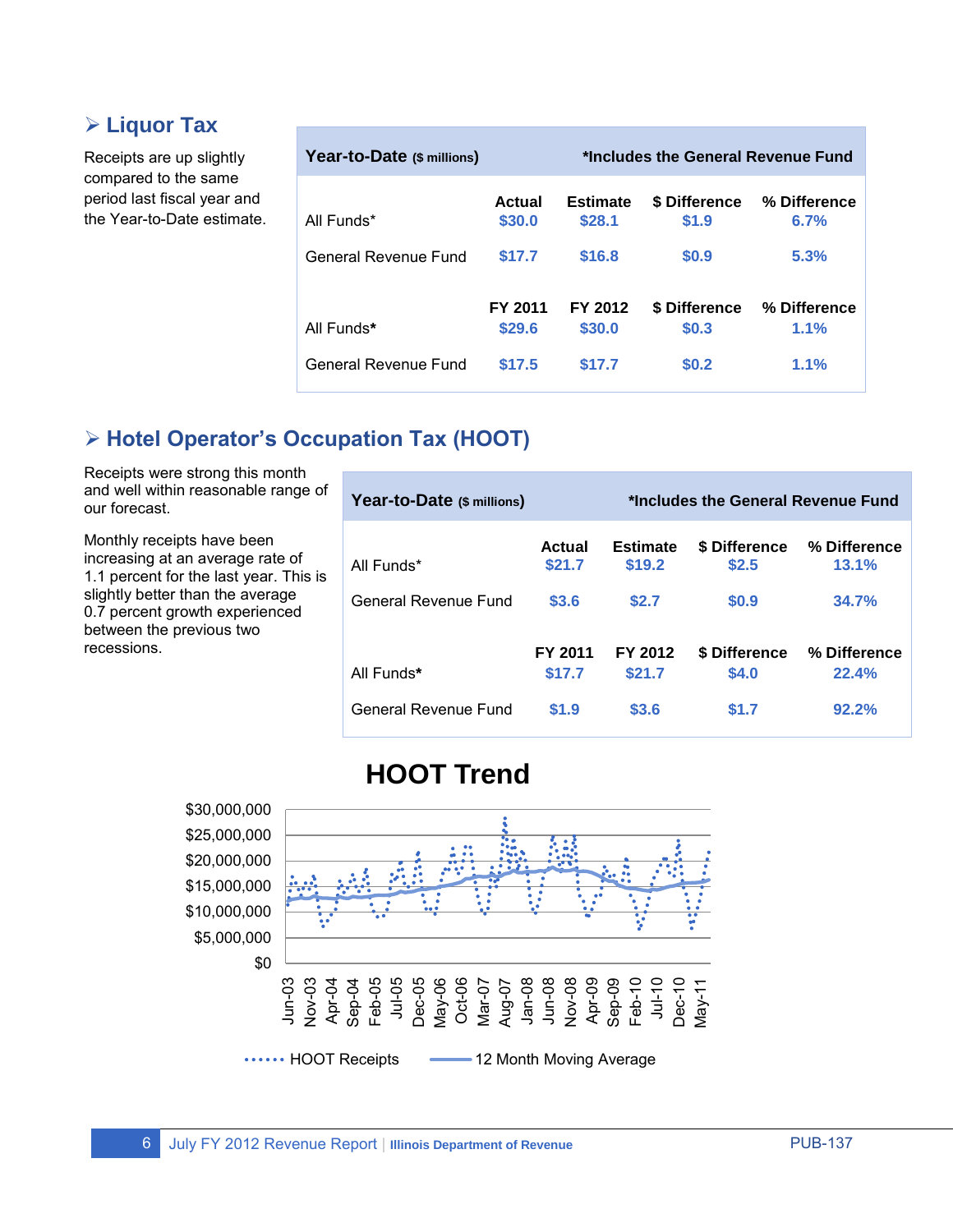### **Public Utilities Taxes**

#### **Telecommunications:**

The FY 2012 forecast is based on the assumption that taxpayers would reduce their estimated payments when they stopped collecting and remitting the tax on wireless services covered by the Federal Internet Tax Freedom Act.<sup>5</sup> Since we made the forecast, we have found that taxpayers continue to overestimate payments and are accumulating credit. If these taxpayers use their credit balances in FY 2012, this will place downward pressure on receipts. We will continue to monitor payment and return data and adjust expectations accordingly.

| Year-to-Date (\$ millions) |         |                 |               |              |
|----------------------------|---------|-----------------|---------------|--------------|
|                            | Actual  | <b>Estimate</b> | \$ Difference | % Difference |
| Telecommunications         | \$42.8  | \$44.7          | $-$1.9$       | $-4.2\%$     |
| Electricity                | \$32.5  | \$36.8          | $-$ \$4.3     | $-11.7%$     |
| Natural gas                | \$6.2   | \$7.2           | $-51.1$       | $-14.6\%$    |
|                            | \$81.4  | \$88.6          | $-57.2$       | $-8.2\%$     |
|                            | FY 2011 | FY 2012         | \$ Difference | % Difference |
| Telecommunications         | \$50.4  | \$42.8          | $-\$7.6$      | $-15.1\%$    |
| Electricity                | \$32.1  | \$32.5          | \$0.4         | $1.2\%$      |
| Natural gas                | \$5.6   | \$6.2           | \$0.6         | 10.8%        |
|                            | \$88.1  | \$81.4          | $-$6.6$       | $-7.5%$      |

**Electricity:** The FY 2012 forecast assumes a slight increase in demand compared to FY 2011. Monthly receipts can be unpredictable but exhibit predictability when analyzed quarterly. We prefer one full quarter of receipts data to make a relevant comparison of receipts.

**Natural gas:** The FY 2012 estimate assumes a slight increase in demand for natural gas. July 2012 receipts are approximately 11 percent greater than July 2011, but slightly less than our FY 2012 forecasted receipts.

#### **Lottery**

 $\overline{a}$ 

#### *Common School Fund (CSF) Transfers*

Lottery performance was below expectations in terms of both sales and transfers to the Common School Fund. Total sales through the end of July are -\$13.9 million (-6.7 percent) below forecast. Instant sales exceeded forecast by \$4.4 million (3.9 percent). Online ticket sales fell short of the forecast by \$18.3 million (-19.1 percent).<sup>6</sup> Lotto and Little Lotto are the only online games performing above forecast, exceeding estimates by 26.7 percent and 9.4 percent respectively. All other online games are below forecast by margins greater than 23 percent.

| Year-to-Date (\$ millions) |                 |               |              |  |  |
|----------------------------|-----------------|---------------|--------------|--|--|
| Actual                     | <b>Estimate</b> | \$ Difference | % Difference |  |  |
| \$41.0                     | \$47.7          | $-$6.7$       | $-14.0%$     |  |  |
| FY 2011                    | FY 2012         | \$ Difference | % Difference |  |  |
| \$46.7                     | \$41.0          | $-$ \$5.7     | $-12.2%$     |  |  |

 $6$  Online tickets are not Internet-based games. Online tickets are traditional number drawing games such as Lotto, Pick-4 and Mega Millions.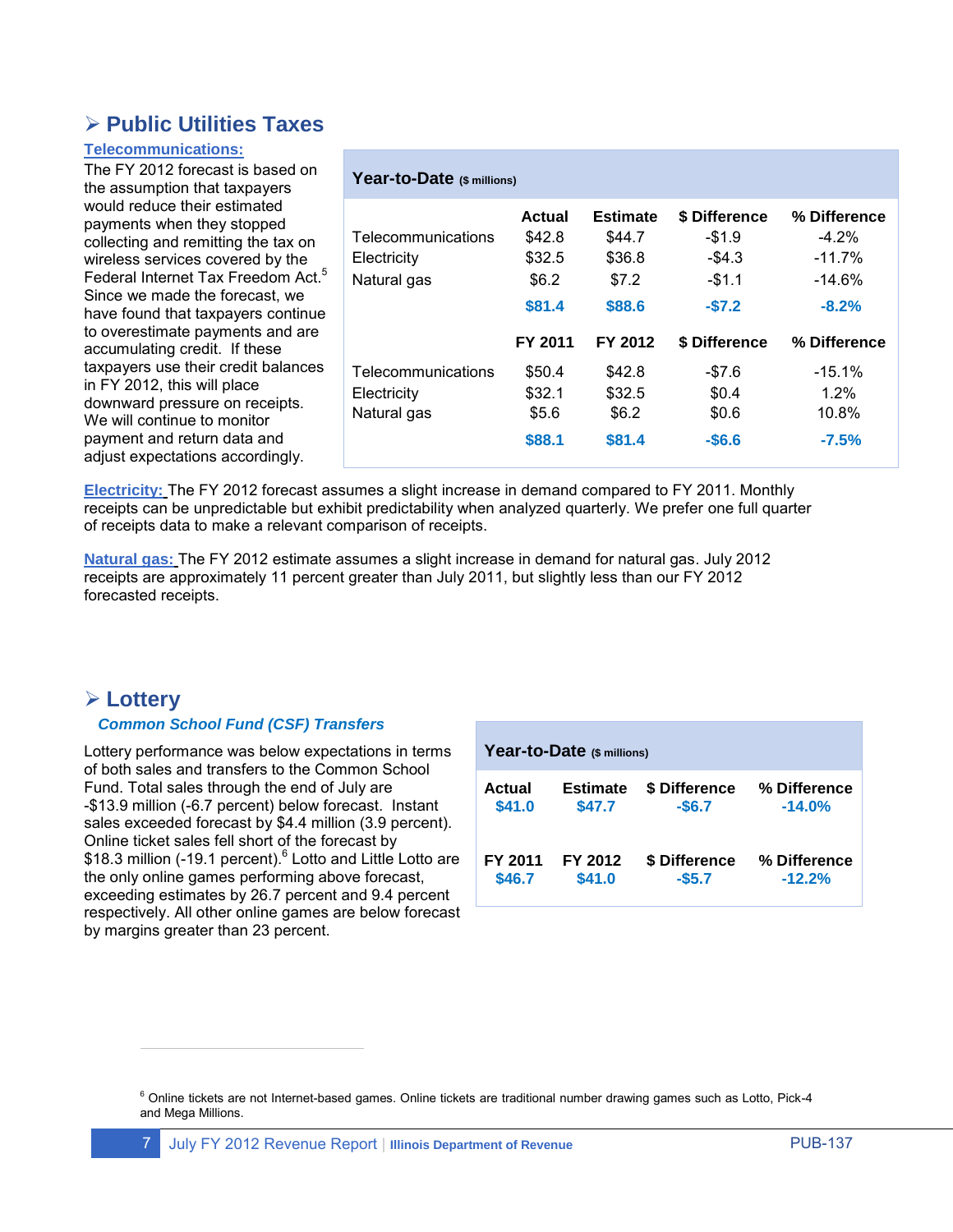#### **Riverboat gaming** *Education Assistance Fund Transfers*

Des Plaines' Rivers Casino opened on July 18, 2011 activating Illinois long-dormant 10<sup>th</sup> casino license. Admissions for the 13 operational days topped 270,000 and exceeded admissions at Elgin's Grand Victoria Casino – the Chicago area's most successful casino to date – by nearly 98,000 patrons. While admissions were very high at Rivers Casino, the Adjusted Gross Receipts (AGR) per admission was just \$65. Their AGR per admission is

| Year-to-Date (\$ millions) |                 |               |              |  |  |  |  |  |
|----------------------------|-----------------|---------------|--------------|--|--|--|--|--|
| Actual                     | <b>Estimate</b> | \$ Difference | % Difference |  |  |  |  |  |
| \$35.4                     | 38.0            | $-2.6$        | $-6.7%$      |  |  |  |  |  |
| FY 2011                    | FY 2012         | \$ Difference | % Difference |  |  |  |  |  |
| \$30.0                     | \$35.4          | \$5.4         | 18.0%        |  |  |  |  |  |

far below the statewide average (\$92) and substantially below the Grand Victoria Casino (\$133 in July). This is expected early in the life cycle of the casino when many patrons go to walk around, eat, and wager a few dollars because of the novelty. These patrons are not long-term casino patrons and draw down the average amount wagered.

Rivers Casino earned \$17.5 million in AGR during its operational days. This sum topped all casinos statewide except Harrah's Joliet Casino and Grand Victoria Casino when compared with their full 31 days of operation. When we prepared our forecast, Rivers was expected to operate the entire month of July. Had the casino been in operation for the entire month, AGR tax transferred to the education assistance fund would have equaled the forecast.

The state is scheduled to receive a \$72.5 million payment from River's Casino when the Illinois Gaming Board grants the permanent license at their August meeting. Until then, the casino is operating under a temporary permit. The payment will be deposited into the General Revenue Fund in August.

The general health of the casino gaming industry continues to improve statewide. Six of the nine casinos operational during FY 2011 posted increased AGR in July compared with a year ago while only two experienced increased attendance.

### **Real Estate Transfer Tax**

The Illinois Association of Realtors (IAR) expects third calendar quarter 2011 sales volumes to exceed third quarter 2010 sales volumes by 30 percent.<sup>7</sup> A large percentage increase in sales volume may be a reflection that the third quarter of 2010 marked a low point for the market. First quarter FY 2012 receipts will bear out whether to expect an increase in sales volume and whether to revise our estimate upward.

| Year-to-Date (\$ millions) |                 |               |              |  |  |  |  |  |
|----------------------------|-----------------|---------------|--------------|--|--|--|--|--|
| Actual                     | <b>Estimate</b> | \$ Difference | % Difference |  |  |  |  |  |
| \$4.2                      | \$3.7           | \$0.5         | 13.5%        |  |  |  |  |  |
| FY 2011                    | FY 2012         | \$ Difference | % Difference |  |  |  |  |  |
| \$3.2                      | \$4.2           | \$1.0         | 32.5%        |  |  |  |  |  |

 7 Illinois Association of Realtors News Release, July 22, 2011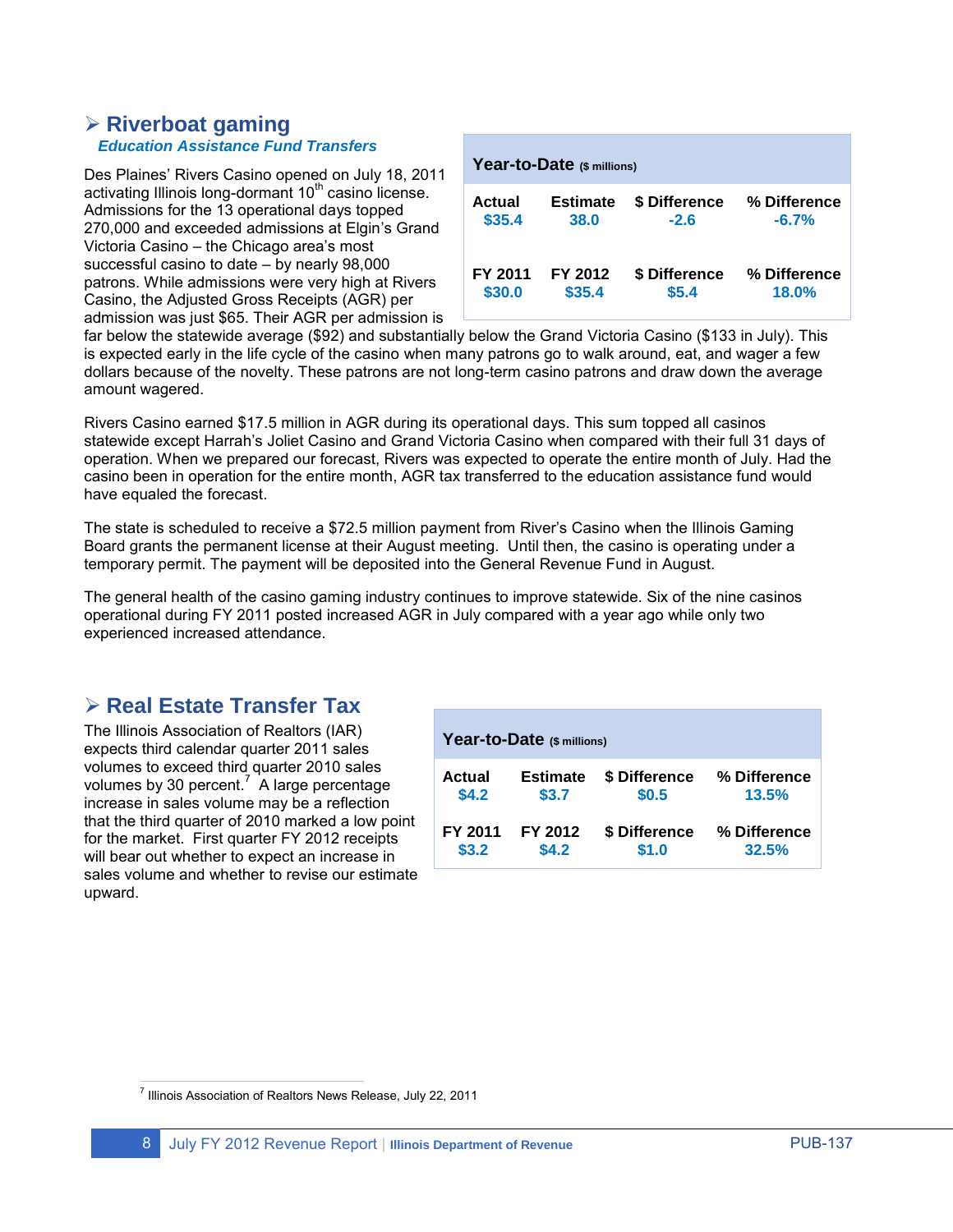#### **Motor Fuel Tax**

Motor Fuel Tax (Regular MFT), International Fuel Tax Agreement (IFTA) and Underground Storage Tank (UST) Tax.

| <b>Regular MFT</b><br>Year-to-Date (\$ millions) |                 |               | Year-to-Date $(s)$ millions) IFTA |               |                 |               |              |  |  |
|--------------------------------------------------|-----------------|---------------|-----------------------------------|---------------|-----------------|---------------|--------------|--|--|
| <b>Actual</b>                                    | <b>Estimate</b> | \$ Difference | % Difference                      | <b>Actual</b> | <b>Estimate</b> | \$ Difference | % Difference |  |  |
| \$96.4                                           | \$97.6          | $-$1.1$       | $-1.2%$                           | \$5.3         | \$8.2           | $-$ \$2.9     | $-35.1%$     |  |  |
| FY 2011                                          | FY 2012         | \$ Difference | % Difference                      | FY 2011       | FY 2012         | \$ Difference | % Difference |  |  |
| \$100.9                                          | \$96.4          | $-54.4$       | $-4.4%$                           | \$4.9         | \$5.3           | \$0.5         | 9.3%         |  |  |

Motor fuel receipts finished FY 2011 below our revised estimate. This is due to an accounting change that significantly reduced the amount of receipts IDOR collected from IFTA taxpayers. However, the "net" amount of IFTA receipts available to spend is effectively the same as it was before the change in treatment. 8

| UST<br>Year-to-Date (\$ millions) |                 |               |              |  |  |  |  |  |
|-----------------------------------|-----------------|---------------|--------------|--|--|--|--|--|
| Actual                            | <b>Estimate</b> | \$ Difference | % Difference |  |  |  |  |  |
| \$5.8                             | \$7.7           | $-$1.9$       | $-24.6%$     |  |  |  |  |  |
| FY 2011                           | FY 2012         | \$ Difference | % Difference |  |  |  |  |  |
| \$6.3                             | \$5.8           | $-$0.4$       | $-7.0%$      |  |  |  |  |  |

| <b>Illinois Department of Revenue, Research Division</b> | tax.illinois.gov/TaxResearch |                                                                                          |
|----------------------------------------------------------|------------------------------|------------------------------------------------------------------------------------------|
| Director of Research: Natalie Davila                     | <b>Research Analysts:</b>    | <b>Andy Chupick</b><br>Phil Manheim<br>Tom Regan<br><b>Hector Vielma</b><br>Hans Zigmund |

 8 IFTA specifies how jurisdictions collect and report motor fuel use tax from transportation companies (*i.e.,* motor carriers) that use the highway system. Motor carriers complete an IFTA return in their "home" jurisdiction. IFTA then determines what each jurisdiction owes or is owed, based on the travel in each jurisdiction.

Accounting and administrative changes in IFTA have led to A change in how IFTA receipts are reported has resulted in IDOR collecting considerably less money. While the "net" amount of IFTA receipts (what IDOR keeps) is effectively the same, we used "gross" receipts as basis for our estimate. Prior to this change, IDOR received funds and made payments to each jurisdiction from the Illinois based motor carrier's IFTA return. Therefore, the "gross" amount of IFTA receipts was the amount IDOR received. Under the new method, each jurisdiction either receives or issues a payment based on its relative balance, but not both. For example, if Missouri owes more to Illinois than Illinois owes to Missouri, Missouri would send IDOR a payment for the "net" amount. Unlike the old method, Illinois would no longer send a payment for what Illinois owes to Missouri.